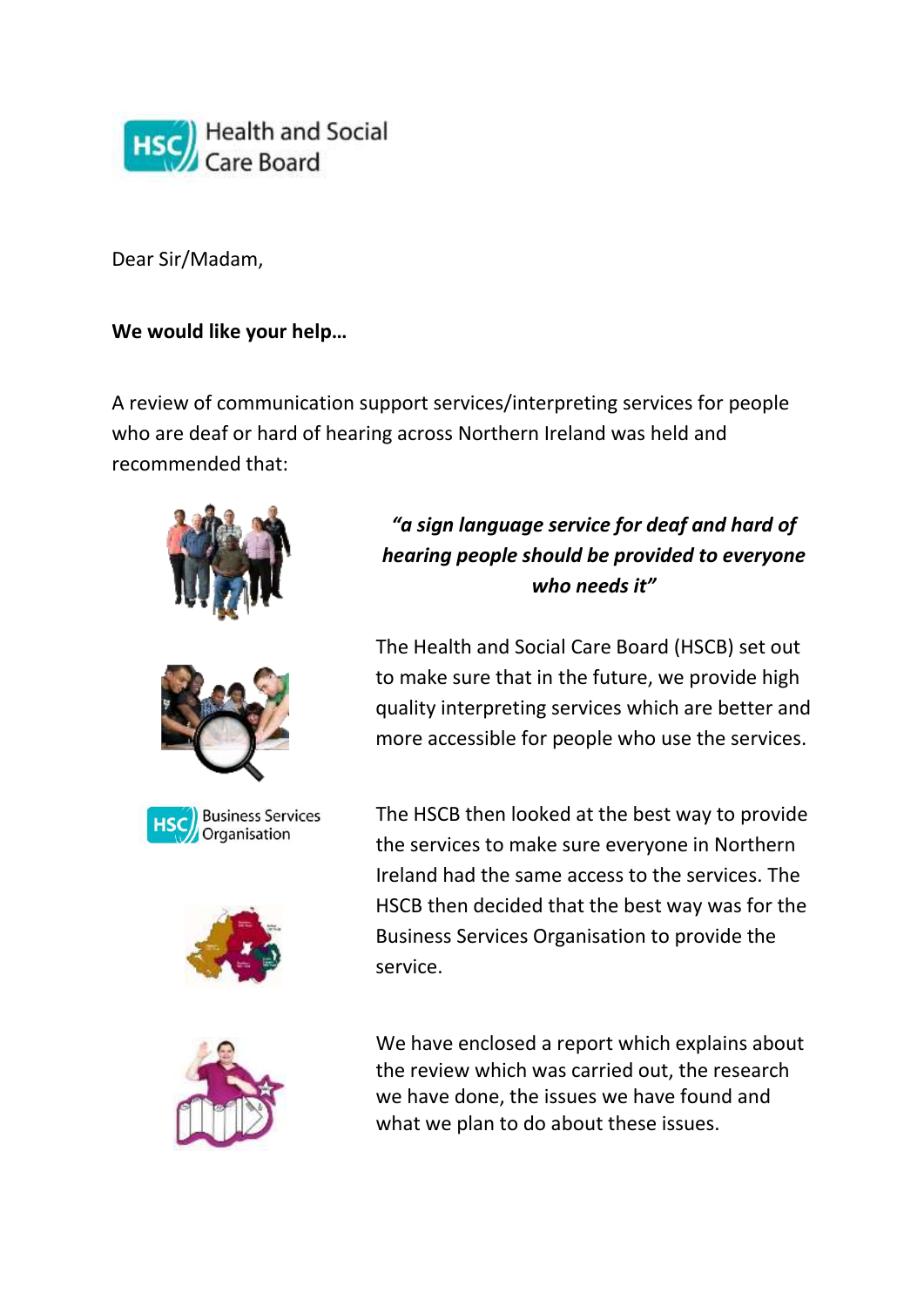

## **How can I respond?**

Please take some time to read this report, and let us know what you think.

If you think there are other people who should read the report, please feel free to ask them to reply as well.

There are a number of ways that you can tell us what you think and these include:





ONLINE at [www.hscboard.hscni.net/get](http://www.hscboard.hscni.net/get-involved/consultations)[involved/consultations](http://www.hscboard.hscni.net/get-involved/consultations)

BY E-MAIL TO: **rcssr@hscni.net**

IN WRITING TO:



**RCSSR Consultation**, Social Care and Children's Directorate, Health and Social Care Board, 12-22 Linenhall Street, Belfast BT2 8BS

## **Alternative Formats**

Any request for the document in another format or language will be considered.



All of the reports and questionnaires are available to download from the Health and Social Care Board website which is

[http://www.hscboard.hscni.net/get](http://www.hscboard.hscni.net/get-involved/consultations/)[involved/consultations/](http://www.hscboard.hscni.net/get-involved/consultations/) and can be sent by email or post.